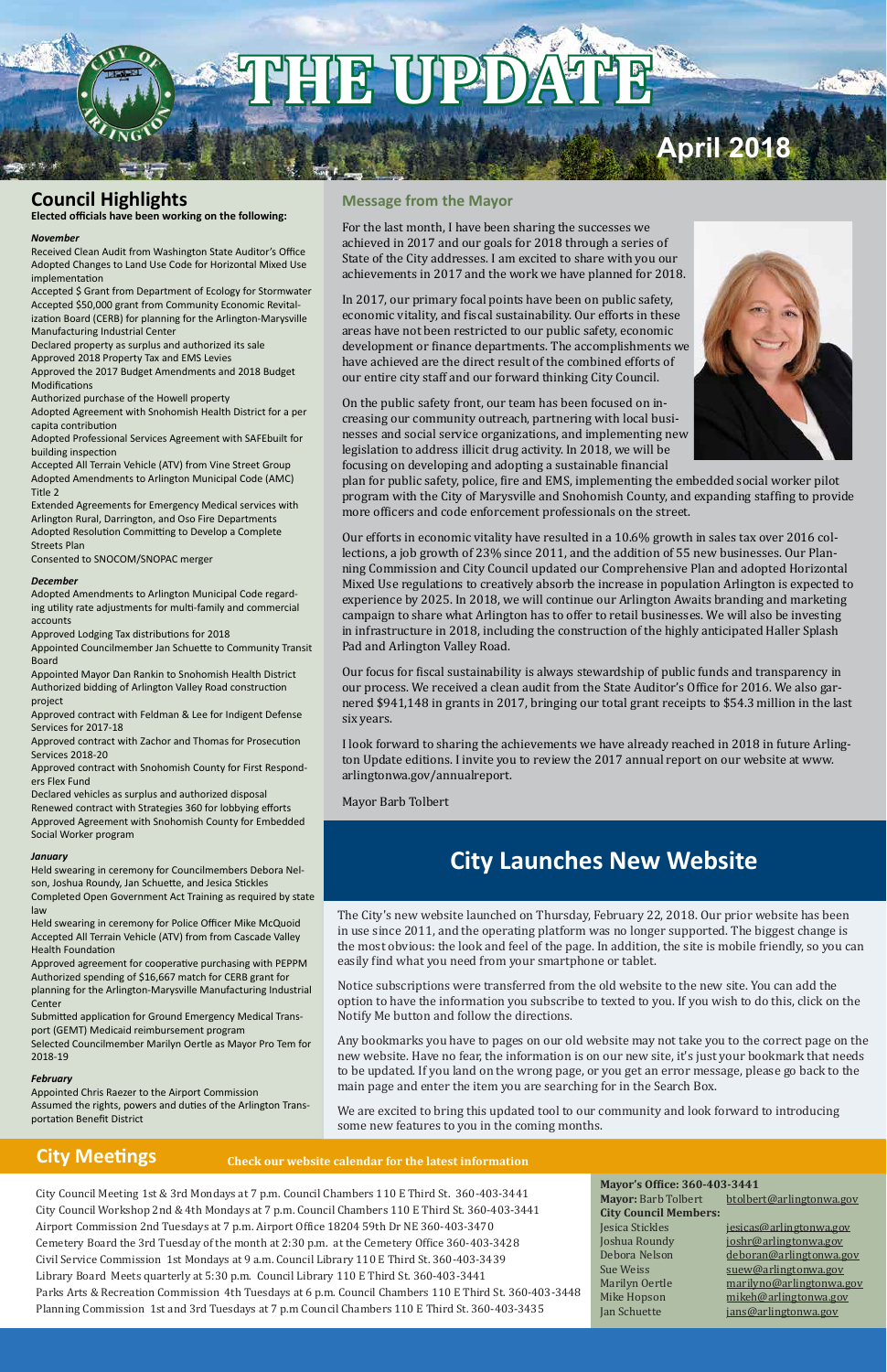#### **Community Outreach Team Now Fully Staffed; Embedded Social Worker Joins Team March 26**

With the hiring of an embedded social worker, the north Snohomish County Community Outreach Team is now fully staffed. The complete team will begin meeting with clients in the field starting March 26. The two year embedded social worker demonstration project is a partnership with Snohomish County and the City of Marysville.

Arlington Police Officer Ken Thomas hit the ground running in December, making connections with the Snohomish County Office of Neighborhoods and Snohomish County Sheriff Sergeant Huri to get acquainted with the established team in south Snohomish County. He was able to join them on a number of homeless camp checks and transported clients for services. Officer Thomas also spent a significant amount of time meeting with local human service providers to gain a clear understanding of the services they provide and how clients can gain access.

Officer Thomas had intensive contact with ten individuals in Arlington in January, placing three of them into treatment. The successes continued in February with outreach to at least 30 individuals in the Arlington-Marysville area. A number of these individuals are now moving forward into chemical dependency evaluation and treatment.

With the addition of the embedded social worker to the north County Outreach Team, more intensive work will begin in our area to contact those in need. For more information about the team and the program, Office Thomas can be reached at kthomas@arlingtonwa.gov.

#### **Arlington Community Resource Center Reports Successes**

Since September, the Arlington Community Resource Center has obtained housing for 44 families, 121 individuals in all. In January and February alone, the Center was able to obtain housing for 26 families: 29 adults and 41 children are no longer unsheltered.

The resource center served 204 families in the center in the first two months of 2018 and an additional 608 participants were provided services by phone. Some of the services provided include securing housing, eviction prevention, emergency food and clothing, utility assistance, job searches, applying for benefits, and support groups.

Beginning in March, the center will be offering budgeting classes two times a month. This is in addition to the regular programs provided for mental health treatment, grief support, AlaTeen, and tax preparation assistance.

For more information about the Arlington Community Resource Center, please call 360-386-7989 or visit arlingtonresourcecenter.org.

#### **Triennial meetings for all human service providers**

In early March, the City hosted a meeting for all human service providers in north Snohomish County. All parties that might be engaged in providing services were invited, including non-profits, churches, health care, mental health, county and state service providers. The purpose of the meeting was to learn from each other about what services are currently being provided and what gaps in services were the most pressing to address. Two additional meetings of these providers will be held later in 2018. The ultimate goal is to coordinate human service activities in north Snohomish County to reduce poverty and its related symptoms of homelessness and substance abuse.

#### **Smokey Point Business Committee**

Under the leadership of Arlington Mayor Barb Tolbert and Marysville Mayor Jon Nehring, businesses in Smokey Point have gathered together to

discuss public safety and crime reduction in the Smokey Point area. The committee has discussed a number of topics including preventative steps to reduce crime, the embedded social worker program, and the services available in the area.

This project will help the PUD and researchers assess multiple energy technologies, including energy storage paired with a solar energy system. It will also show how PUD electric fleet vehicles can be used to benefit the electric grid via a vehicle-to-grid integration system that allows both charging and discharging. The project is supported by a \$3.5 million Washington Clean Energy Fund grant.

Following the first committee meeting in November, the Arlington Walmart store instituted a number of changes that has made a dramatic difference in the amount of police resources needed at the store. The store manager arranged for the fence to be repaired, preventing access to a wooded area behind the store where transients took up residence. He also had all outdoor electrical plugs covered, discontinued overnight camping, and contracted with security to patrol the parking lot during the evening and overnight hours. After these changes were instituted, police response to Walmart in December 2017 was down by more than 33% over the same month in 2016. This trend has continued into January and February.

For more information about the Smokey Point Business Committee or to join the meetings, contact Sarah Lopez at slopez@arlingtonwa.gov.

## **Human Services and Community Outreach Team Update**

### **What Does the 2017-2018 Budget Include**

In 2016, the Arlington City Council approved a biennial budget process which authorizes spending on a two year basis. The advantage of moving to a two year budget is that we have more time for long term planning to focus on sustainability. This new process provided another opportunity for the City to streamline its processes and create efficiencies. The budget process was a collaborative effort of the Mayor, Council, and City staff that exhibited a high level of teamwork and resulted in a balanced budget for 2017 and 2018. The budget was built upon three primary goals: enhancing public safety, increasing economic development, and maintaining financial stability.

At the end of 2017, we are pleased to report strong revenue results. The City's sales tax collections were 10.6% over collections in 2016. This increase in sales tax revenue is from new business activity, primarily in the retail and construction industry.

The 2018 budget assumes \$46 million in revenues from property tax, sales tax, usage fees, and reserves. The City's general fund revenues are projected at \$15.6 million of this \$46 million in 2018.

Highlights of our 2018 budget include our continued focus on public safety with the addition of three newly budgeted positions in the police department and an embedded social worker in partnership with Snohomish County and the City of Marysville. Our economic devel-



opment initiatives include the Arlington Awaits branding campaign and \$7 million in infrastructure improvements, including the Haller Splash Pad, Arlington Valley Road, utility improvements, and road repaving. The majority of our funds are spent on public safety, services from facilities, parks, and streets, community and economic development activities, debt obligations, and administrative functions such as human resources, legal, finance, and Information Technology.

The budget process is a team effort involving theCity Council, City staff and citizens of this community. The final product is reflective of teamwork, transparency and being good stewards of public money. The biennial budget demonstrates our vision for the future while maintaining a conservative side to adapt to unforeseen economic changes. For more information on the budget, please visit www.arlingtonwa.gov/budget.

Snohomish County PUD is designing and building a Microgrid and Clean Energy Technology Center, located east of the Arlington Airport on 59th Avenue NE. A microgrid is a group of interconnected components and energy resources which can be connected to the grid or operate independently. It's a system that can remain powered in the event of a large scale power outage and assist with disaster recovery.

In addition, the PUD is planning a Community Solar program at the site. Community Solar programs make it easier for all customers to benefit from solar energy by leasing or purchasing shares at a community site without needing a sunny roof or funding for their own solar panels.

The PUD is working closely with the City of Arlington and other community stakeholders to design, construct and operate a facility that best meets the needs of customers, the utility and the local community.

### **PUD Planning a Microgrid and Clean Energy Technology Center Near Airport**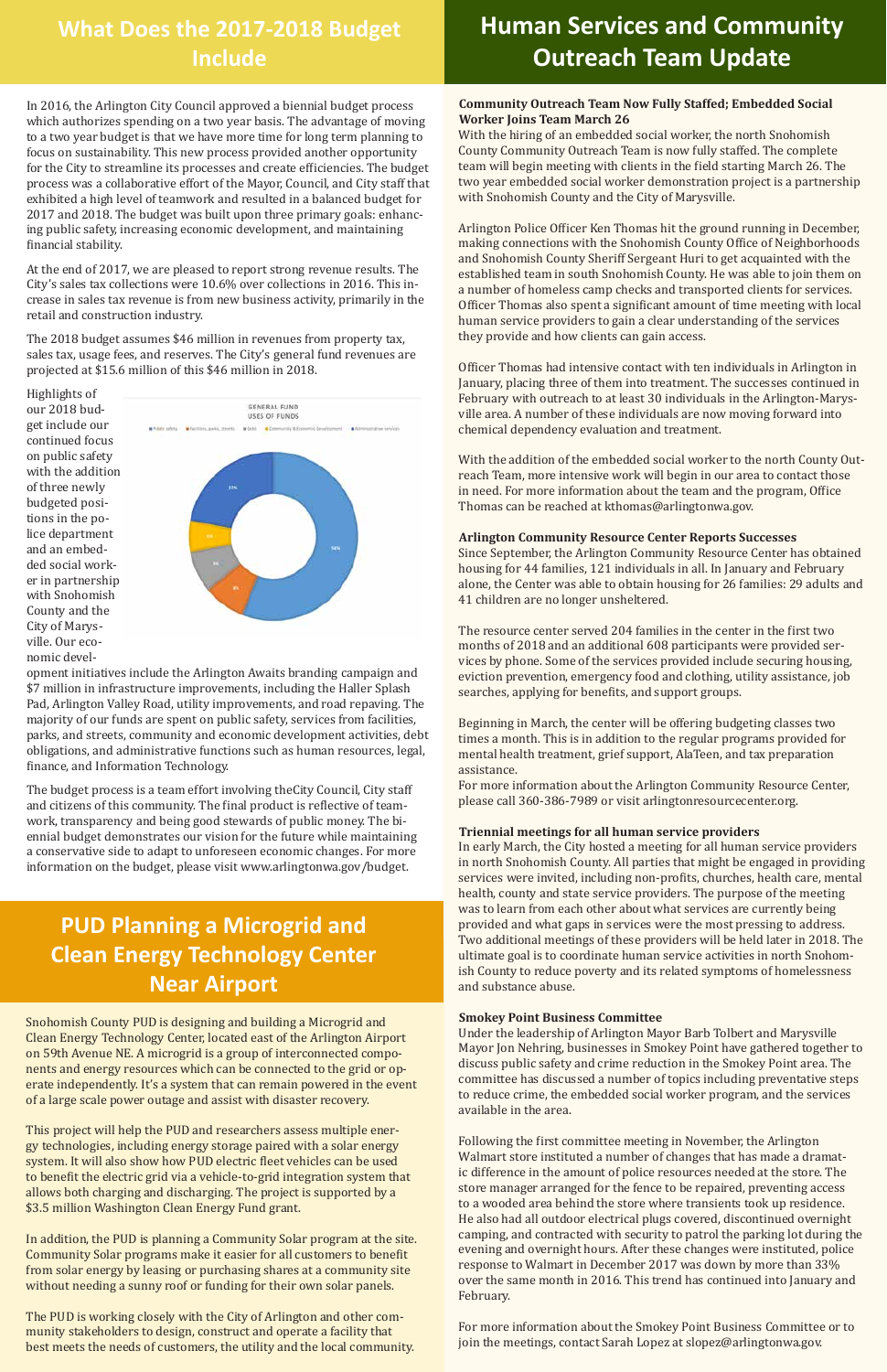### **Grants Report**

Mayor Tolbert's Volunteer Recognition Program celebrates citizens' volunteer work and commitment to community service. Mayor Tolbert's Volunteer Award was presented to Chaplain Joel Johnson at the November 13, 2017 City Council Meeting.

Joel Johnson is the director of Support 46, a program providing respite to on-scene emergency responders from Arlington Fire Department and Arlington Police Department. Support 46 also renders assistance through bringing compassion and comfort to victims and families in times of crisis. The Support 46 chaplains and support crews are dispatched by 911 when there is a natural disaster, structural or brush fire, serious accident, need for a death notification, search and rescue, or other trauma. Their mission is to care for and comfort victims, families and first responders at critical incident scenes.

Support 46 volunteers often follow up with families and individuals for months following their crisis. Their role is to be an asset to responders and families, and not to promote a religious position.

#### **Nominate a Volunteer**

Do you know a volunteer who should be recognized for their work and commitment to community service? To be eligible for this award, volunteer work must be uncompensated and not a part of any employment. Nominees must perform volunteer service within the 98223 zip code. Volunteers will be considered based on initiative and work contributed through volunteering. There is no minimum hours requirement. Volunteers may be nominated by an individual or a group, but they may not nominate themselves.

Nominations can come from anyone. To nominate a volunteer, please go to www.arlingtonwa.gov/volunteeraward.



## **Mayor's Volunteer Award Introducing School Resource Officer Justin Olson**

In January 2018, Arlington Police Officer Justin Olson assumed the duties of School Resource Officer and liaison with the Arlington School District. This is a routine rotation of duties in the Arlington Police Department. Officer Stephanie Ambrose has returned to the road after four years and will be one of the department's two field training officers, teaching new officers the Arlington way of policing.

Justin started with the Arlington Police Department in November 2014. Prior to joining Arlington Police, Justin served in the United States Air Force for eight years as part of security forces (law enforcement). Justin continues to serve his country as a member of the United States Air Force Reserves and returned in December 2016 from an eight month deployment to the United Arab Emirates.

Justin is looking forward to building new relationships with the Arlington community and engaging with our youth. One of his first events of the new year was spending time with the students of Eagle Creek Elementary during their Great Kindness Challenge Spirit Week. He is looking forward to more opportunities like this to meet the students of the Arlington School District.

Justin's primary office will be at Arlington High School. He will be present at all Arlington school campuses throughout the school year.



### **Haller Park Splash Pad Update**

Arlington has received notification from Washington State Recreation and Conservation Office (RCO) that the Haller Park Splash Pad Project has been approved for grant funding. RCO was awaiting the approval of last year's state capital budget by the Washington State Legislature, which was released on January 18, 2017.

The \$500,000 RCO grant is in addition to the \$500,000 that was donated by the Stillaguamish Tribe and \$150,000 contributed by Arlington Rotary through their Friends of the Splash Pad fundraising efforts, which includes a \$50,000 grant from the Stillaguamish Tribe in 2015.

The City started work on this project last year, anticipating the grant funding. The engineered drawings of the park improvements will be ready to bid for construction in March. Construction is tentatively scheduled to start in May with the Haller Park Splash Pad grand opening scheduled for August 2018.

Construction will include installation of a 3,300 square foot spray deck with additional surface area for seating. The water spray deck is river themed with colored concrete representing river currents, and themed equipment, including river otters, salmon, cattails, and ducks. With varying water sprays, the pad is professionally designed with the latest interactive water features from Water Odyssey™.

Also included in the project are sidewalk connections from the restrooms and playground areas to the splash pad, and a building to house the circulation and filtration system for the splash pad.

Thank you for being patient during the construction phase of the project. The end result will be worth the wait! Information will be available on our website at www.arlingtonwa.gov/splash.

2017 was another successful year for the City of Arlington for grants. In 2017, the City of Arlington received \$941,148 in grants, bringing the total the City has received in the last five years to \$55.6 million.

Public Works received grants totaling \$206,172 in 2017. These grants include funding for the city's recycling program, a new street sweeper, stormwater education, and a trail on 204th Street NE between 67th Avenue NE and Highway 9.

Recreation received \$49,869 in grants for a wide variety of events and projects including the Arlington-Stillaguamish Eagle Festival, the summer outdoor entertainment series, the Olympic Avenue sound system, and the Ride to Remember Oso.

Police garnered \$54,363 in grants and equipment for the department. Local company Vine Street Group funded an All-Terrain Vehicle to aid our Community Outreach Team/Embedded Social Worker program. The department also received funding for ballistic vests, training, the K9 program, surplus equipment from the Department of Defense, and to provide assistance to those in the criminal justice system to connect with any needed social services.

Airport received \$580,744 to install the lighting and signing improvements on Taxiway C from the Federal Aviation Administration.

Community and Economic Development received \$50,000 from the Community Economic Revitalization Board to develop a master plan for the Arlington-Marysville Manufacturing Industrial Center. The City of Marysville also received a similar grant for the project.

Grants, whether they be federal, state, or regional, are essential to funding critical infrastructure and services to our citizens. Without these funds, many of the projects we have listed above would simply not happen. We are continuing to apply for grants and have already secured \$1.86 million in funding for projects in 2018.